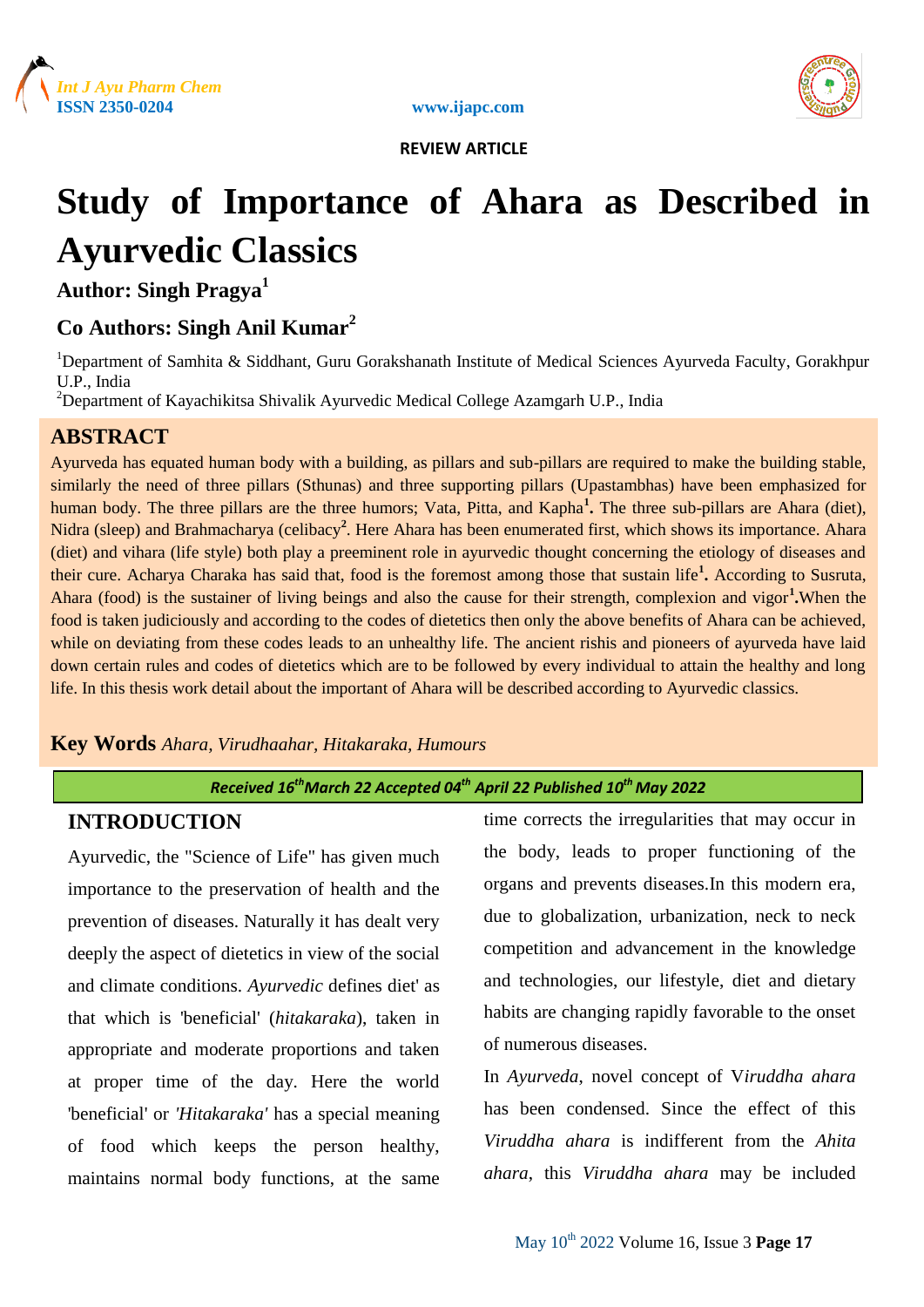





under the *Ahita ahara* group. According to *Charak,* the articles of food, which dislodge the morbid humors but do not eliminate them from the body, are to be regarded as unwholesome<sup>1</sup>. Further in the discussion on the subject of incompatibility of diet, worshipful *Atreya* has said "Articles of diet that are inimical to the body elements (*Dhatus*) tend to disagree with the system  $(body)^2$ . Apart from the dietetic codes and conducts, certain guidelines regarding the daily routine (*Dincharya*, *Ratricharya*), seasonal routine (R*itucharya*), behavior and mental attitude (S*wasthavritta* and S*adavritta anusthan*) have also been laid down by the ancient scholars. One who follows these guidelines with devotion, usually never gets indulged in the web of diseases. But unfortunately, the major population of world neither never care to follow up the dietetic codes and the guidelines of S*wasthavritta* nor they have any time to follow these guidelines. The body contains thousands of types of molecules but requires for health the intake of only a small number of organic compounds-9 essential amino acids, 1 fatty acid, and 13 vitamins in addition to sufficient energy, water and minerals. Proteins, fats and carbohydrates are sometimes referred to as proximate principles. In contrast, most inorganic molecules in food are nutritionally essential: calcium, phosphorus, potassium, sodium, chloride, and magnesium are major constituents to the body; moderate amounts or iron and zinc are required; and fluoride, copper, chromium, iodine, manganese,

molybdenum, and selenium are required in trace amounts (less than 1 mg/d).

# **DISCUSSION ON CONCEPTUAL STUDY**

# **Mode of action according to** *ayurvedic* **principles-**

*Ayurveda* has described various types of *Viruddha Ahara*. all these types of *Viruddha Ahara* may not do harm to every individual. Similarly, only one *Viruddha* type of *Ahara* is not harmful to everybody, i.e., one *Viruddha Ahara* can be harmful to one individual, but the same *Ahara* may not do harm to other individual. This is because of having the different constitutions or **personality***, Agni, Dosha, Kala, Satmya* **and**  *Sampat* **etc, not only these rule,** *Viruddha Ahara* will immediately act on those who is having weak Agni, old age people, children or diseased persons. One who indulged in *Virudha Ahar* for long time, due to imbalance of digestive *Agni,* proper digestion of food materials hampered and causes *Amotpatti,* which is the main agent of disease manifestation. Due to the *Ama* formation lack of *Rasa dhatu* production will take place and simultaneously "*Amayukta*" (indigested food material) *Ahara* will enter into the *Rasavaha* and *Raktavaha* channels causing *Sroto Avarodha* (blockage of micro-channels) and symptoms related to these channels appears first. Later on it proceeds to different organs, places and according to their *Sthana*, the diseases symptomatology can be seen. This whole process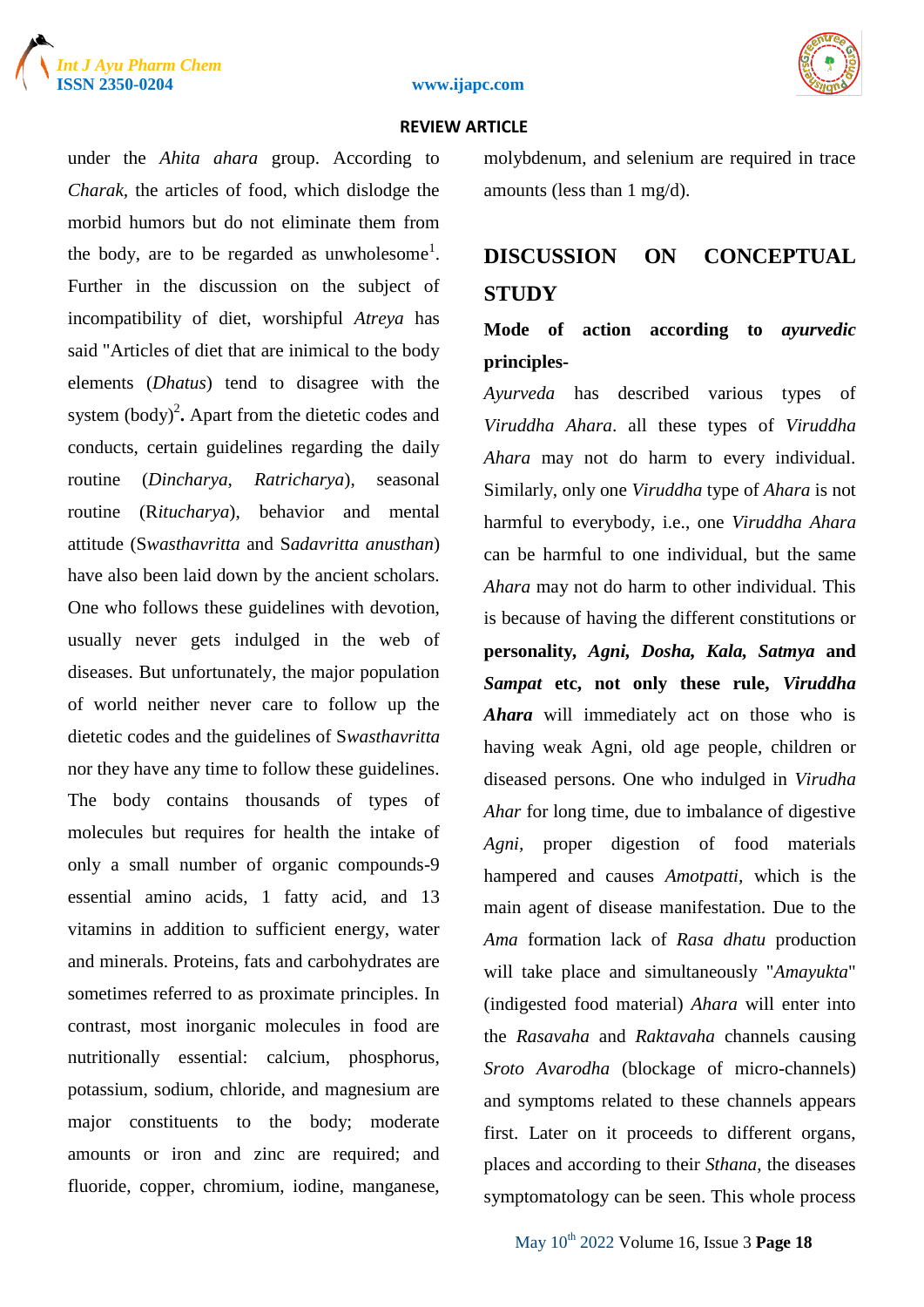

#### **ISSN 2350-0204 www.ijapc.com**

#### **REVIEW ARTICLE**

of pathogenesis has been explained by *Sushruta* in terms of *Shatkriyakalas viz. samchya, prakopa, prasara, sthanasamsreya, vakti and bheda*.

## **Discussion on Modern Review:**

Nutrition is a matter of life - long eating habits which become set with age. Dietary habits also vary from person to person, according to the difference of cultural, geographical and environmental conditions along with the bioavailability of local food items. Eating is considered as one of the most important parts of our everyday living which we can't expect the life to exist. The foods we eat are the single source of energy & nutrition by knowing the eating habits & the type of food consumed, we can get a person's life style. The primary goal of eating is to enable the body to function normally. Dietary habits are the habitual decisions a person or culture makes when choosing what foods to eat. When a person didn't took balance diet may causes disease of starvation or over diet as obesity.

# **Possible mode of action of** *Krama Viruddha Ahara*

*Ayurveda* deals with the human body both in its physiological and pathological aspects. The three root humors, viz. *Vata, Pitta, Kapha* along with the blood makes the body and they are responsible for both physiological and pathological functions in the body. Apart from these three doshas there are *dhatus* and *malas* also in the body and a perfect equilibrium or homeostasis maintains the body in a healthy condition. Any shift or alterations in this

homeostasis results in disease. Body always tries to maintain it's physiological equilibrium provided certain conditions are favorable to it, but failure of the body to maintain its normally of doshas or equilibrium provided certain conditions are favorable to it, but failure of the body to maintain its normally of *Doshas* or equilibrium of *Dhatus* predisposes some pathological changes inside the body leading to disease manifestation results. In contrast, the *Viruddha* substance, due to their nature, fail to be broken down and digested, and due to their *Viruddhabhava* or poor affinity towards the tissues of the body and its opposing nature, excites the humours therein.

# **SUMMERY & CONCLUSION**

Summary is the replica of a thesis work. The subject which, is described and discussed in elaborative way in the thesis is to be summarized at the end by reading the summary, one can get an idea about the subject in the glimpse of a thesis description. The aim and objective of investigations is to reach up to a definite conclusion, by understanding the concepts in their correct manner. Study of any concept under various headings gives it complete orientation, but correct understanding and proper interpretation of the concept helps to achieve the determined goal and it is possible only with the help of discussion. A short summary of the dissertation titled as **"A study of importance of Ahara as described in Ayurvedic classics''** is as follows: -Food is base of life. It is the basic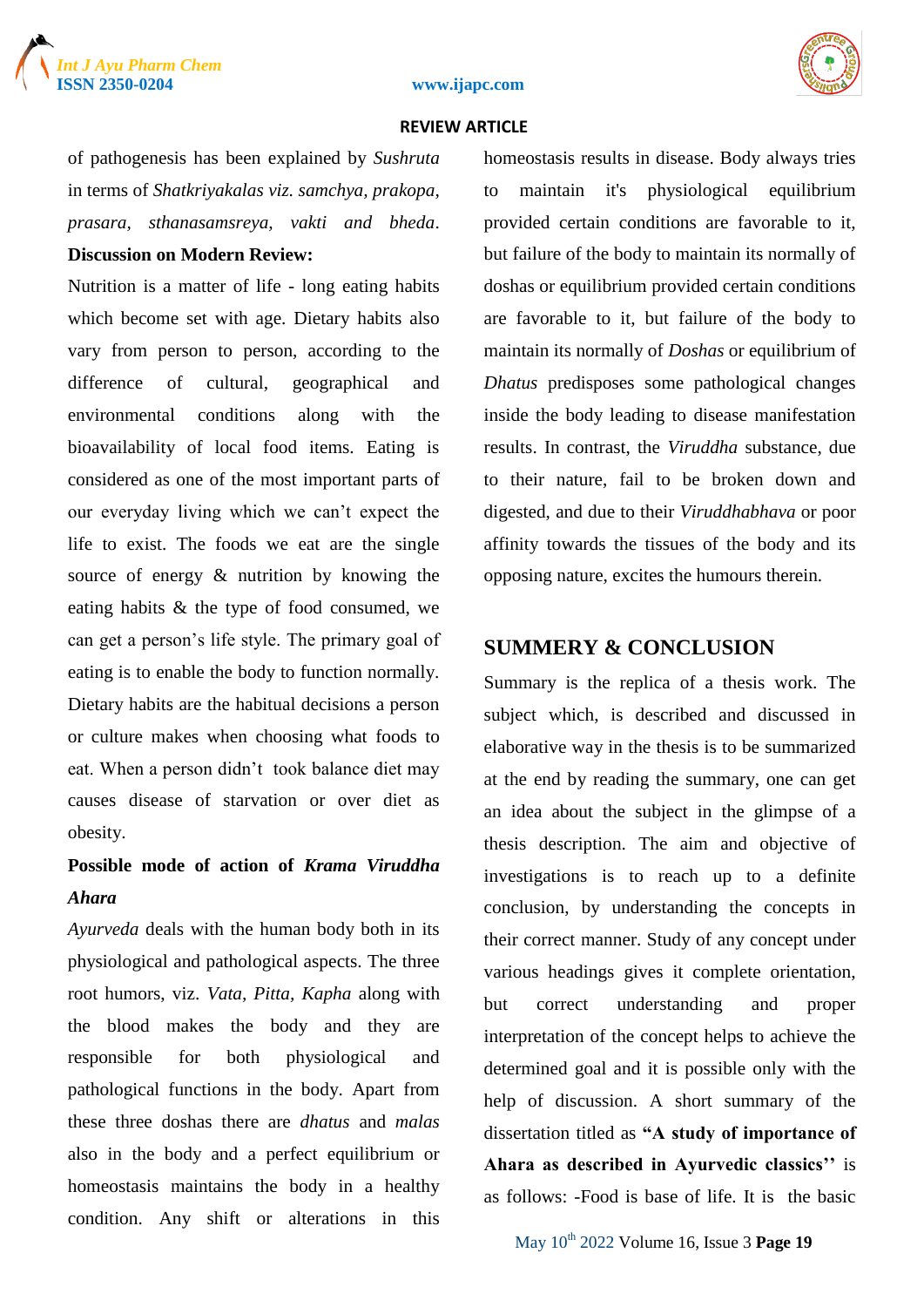





need to function our body. It maintains the homeostasis of the body. Every organ or part of body is depended on food to extract nutrition from it. In ayurvedic Samhitas food is considered as one other pillar of the body which itself signifies the importance of food.

 Acharya Charak has included Ahara in three Upstambhas which are basic of life. Out of three *Upastambhas* (supports of life) i.e., *Ahara* (Diet), *Nidra* (sleep) and *Brahmacharya* (observance of celibacy); the first one has been given more importance and considered to be the best in *Ayurveda*. A proper, skillful and optimum use of this triads, leads human body to maintain its integrity, being enriched with *Bala* (physical and immunological strength), *Varna* (complexion) and *Upachaya* (growth or nourishment), till full length of life, provided the person concerned does not get involved in the regimen detrimental to healt.

• It is also important to understand what type of food should be taken so that it can serve the purpose in best way. Food timing is also very important according to *Ayurveda*. Regarding this *Sushruta* advice that food should be easily digestible, energetic, soft, warm, and in proper quantities when one is hungry. Thus, *Sushruta* has very clearly described the essence of ideal dietetics in one sentence.

 Proper intake of of food serves the purpose. Its benefits are also described in Sushrut samhita. *Susurta* has also stated that it nourishes as well as instantly promotes strength and keeps up the integrity of the body. The span of life, luster, enthusiasm, memory, *Ojas* and digestive fire too are increased and dependent to *Ahara*.

 *Vriddha*-*Vagbhata* has accepted *Ahara* as a causative factor for the desired sense objects and life itself as *ojas*, lusture, body tissues, acuteness of the sense, body strength, delightness, plumpness, complexion and disease-free state of the body are totally governed by it.

 Food classified in many ways. It may be veg or non veg according to form of food, according to taste or according to its properties etc. Acharya *Charaka* has also given classification of Ahara in various ways.

 $\checkmark$  It is of two types according to sources immobile i.e. Plant Kingdom and mobile i.e. animal kingdom also of two types according to effect wholesome and unwholesome.

 $\checkmark$  It is of four types according to the way of intake, drinks, eatables, chewable and lickable.

 $\checkmark$  It is of six types according to taste.

 $\checkmark$  It is of twenty types according to properties.

 *Charak* has classified the food articles into twelve different groups:

• Its well known that we get nutrients from food. But there are many factors which decide the outcome of food. Food quantity, quality and timing is very important for everyone. Even in ayurvedic Samhitas there are proper description regarding this. For this Charak has given the concept of *Aharvidhi vishesayatan* which are eight and make the *Ahar* bebeficial to body. He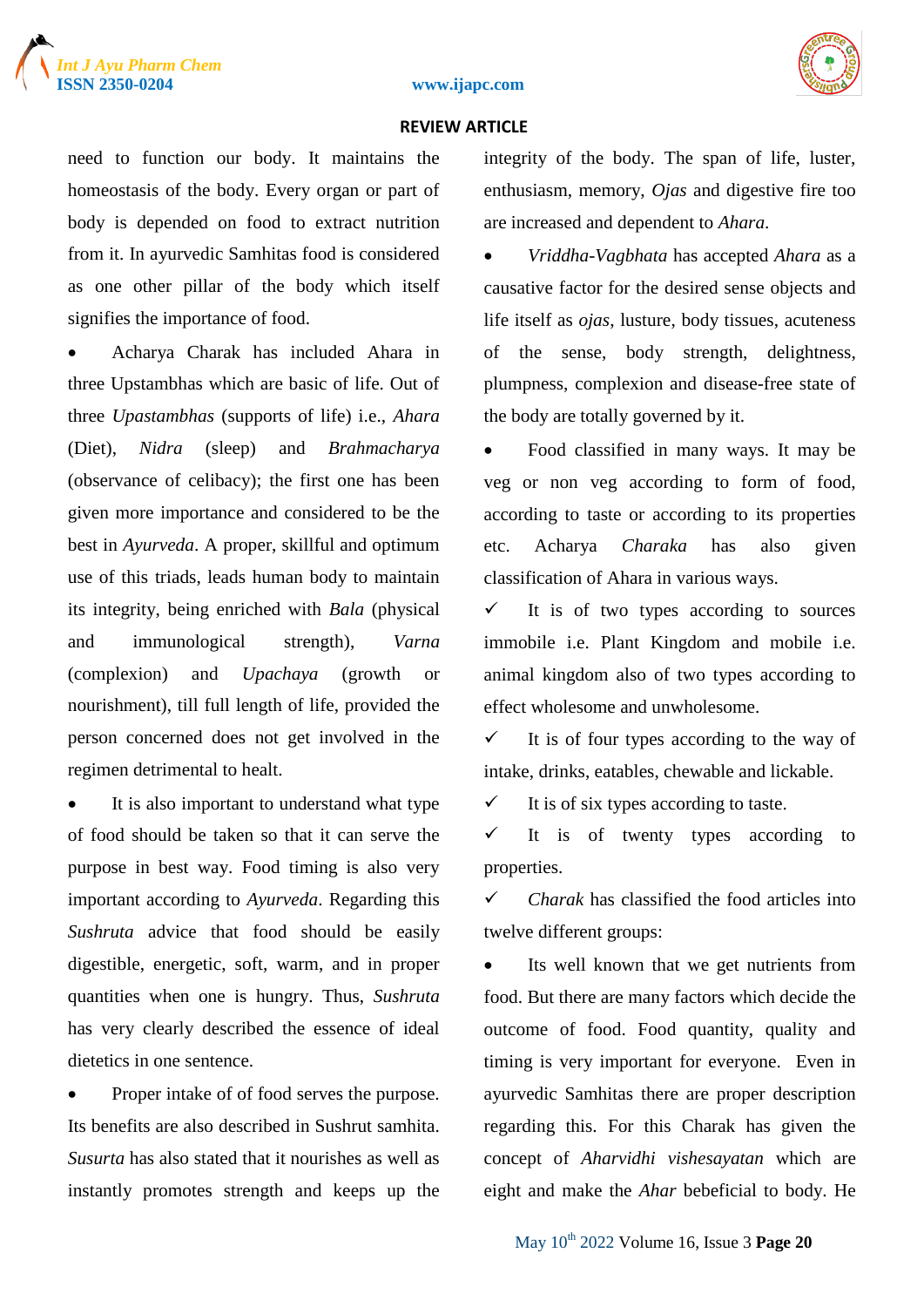

#### **ISSN 2350-0204 www.ijapc.com**



#### **REVIEW ARTICLE**

has mentioned that it is not possible to derive natures beneficial effects of food only on the basis of its quantity, because all the eight factors of the method of dieting such as *prakriti* etc. have their divided (or individual) effect. So, it is very clear that *Charakacarya* has tried to make this concept of balance diet a full proof and simple system.

• *Ahara* is the sub-pillar of the body, Charaka has very rightly said that the food is the foremost of the articles that support the life.

• *Ahara* has beneficial effect if used wisely i.e. if it is wholesome. in terms of quantity and quality. conversely the unwholesome diet as well as *viruddhahara* has an exciting effect on the formation of the diseases.

 Classical description of dietetic codes mentioned in A*yurveda* was compiled from the different A*yurvedic* classics.

 Description of A*hara* as mentioned by C*haraka, Sushruta* and *Vagbhata,* as well as the possible mode of action of V*iruddhahara* was also compiled and analyzed.

- aggravation of three D*osha*.
- Vitiation of seven D*hatus*.
- Vitiation of S*rotas*

 $\checkmark$  Manifestation of symptom according to different S*rotodusti* and D*hatudusti*.

 Body always tries to maintain its physiological equilibrium provided certain conditions are favorable to it, if we take improper *Ahara* equilibrium of the body became hampered, it can be concluded that Ahara is important for maintaining the equilibrium of the body.

• In above literary research I had to compiled the various views on *Ahara* described in available Ayurvedic Samhitas and literatures.